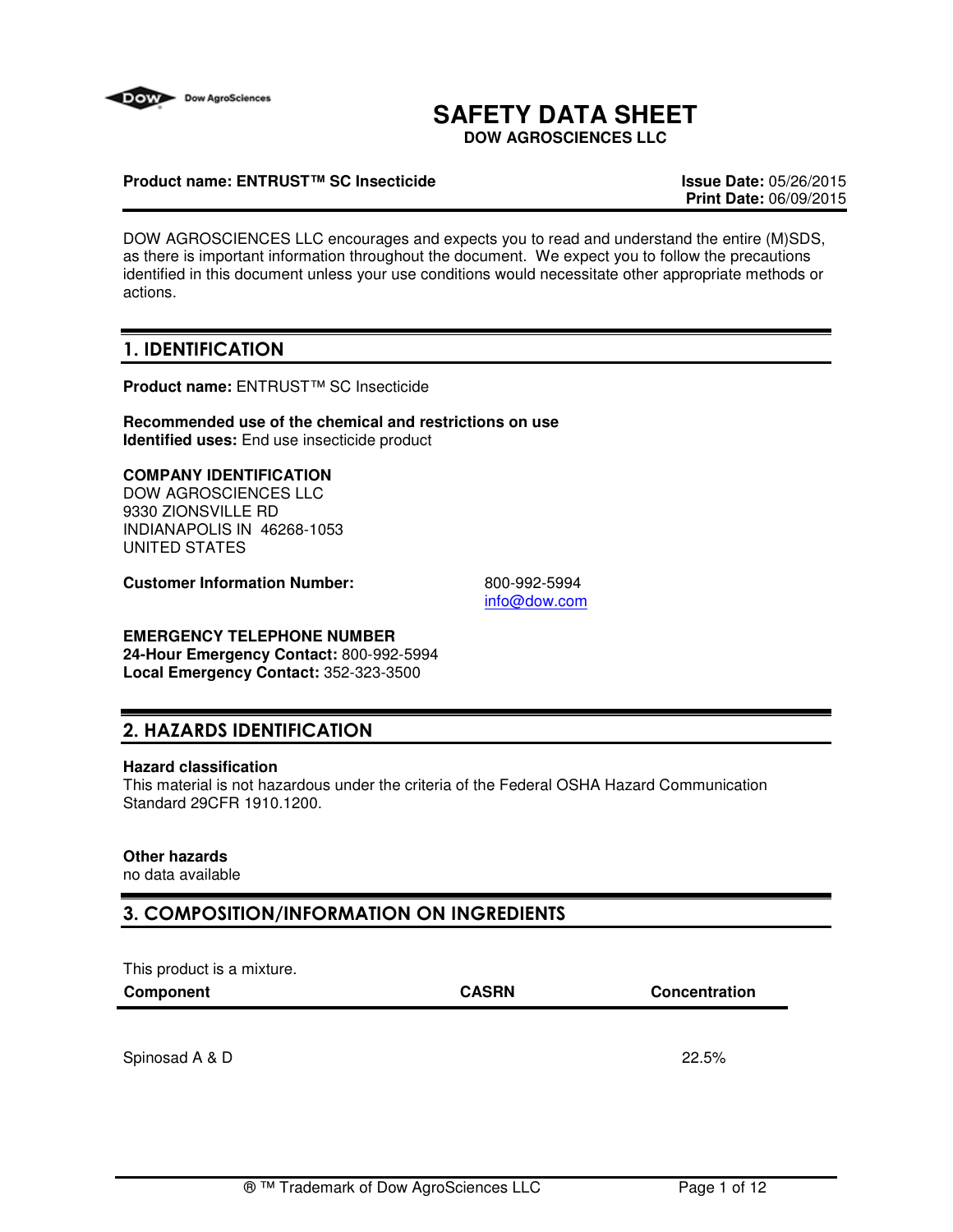| Propylene glycol | 57-55-6       | $\ge$ = 12.0 - $\lt$ = 16.0 % |
|------------------|---------------|-------------------------------|
| Balance          | Not available | $>= 61.5 - <= 65.5 \%$        |

**Note** 

Spinosad is comprised of Spinosyn A (CAS # 131929-60-7) and Spinosyn D (CAS # 131929-63-0)

# 4. FIRST AID MEASURES

#### **Description of first aid measures**

**General advice:** If potential for exposure exists refer to Section 8 for specific personal protective equipment.

**Inhalation:** Move person to fresh air. If person is not breathing, call an emergency responder or ambulance, then give artificial respiration; if by mouth to mouth use rescuer protection (pocket mask etc). Call a poison control center or doctor for treatment advice.

**Skin contact:** Take off contaminated clothing. Rinse skin immediately with plenty of water for 15-20 minutes. Call a poison control center or doctor for treatment advice. Suitable emergency safety shower facility should be available in work area.

**Eye contact:** Hold eyes open and rinse slowly and gently with water for 15-20 minutes. Remove contact lenses, if present, after the first 5 minutes, then continue rinsing eyes. Call a poison control center or doctor for treatment advice. Suitable emergency eye wash facility should be available in work area.

**Ingestion:** No emergency medical treatment necessary.

**Most important symptoms and effects, both acute and delayed:** Aside from the information found under Description of first aid measures (above) and Indication of immediate medical attention and special treatment needed (below), any additional important symptoms and effects are described in Section 11: Toxicology Information.

# **Indication of any immediate medical attention and special treatment needed**

**Notes to physician:** No specific antidote. Treatment of exposure should be directed at the control of symptoms and the clinical condition of the patient. Have the Safety Data Sheet, and if available, the product container or label with you when calling a poison control center or doctor, or going for treatment.

# 5. FIREFIGHTING MEASURES

**Suitable extinguishing media:** To extinguish combustible residues of this product use water fog, carbon dioxide, dry chemical or foam.

**Unsuitable extinguishing media:** no data available

#### **Special hazards arising from the substance or mixture**

**Hazardous combustion products:** Under fire conditions some components of this product may decompose. The smoke may contain unidentified toxic and/or irritating compounds. Combustion products may include and are not limited to: Nitrogen oxides. Carbon monoxide. Carbon dioxide.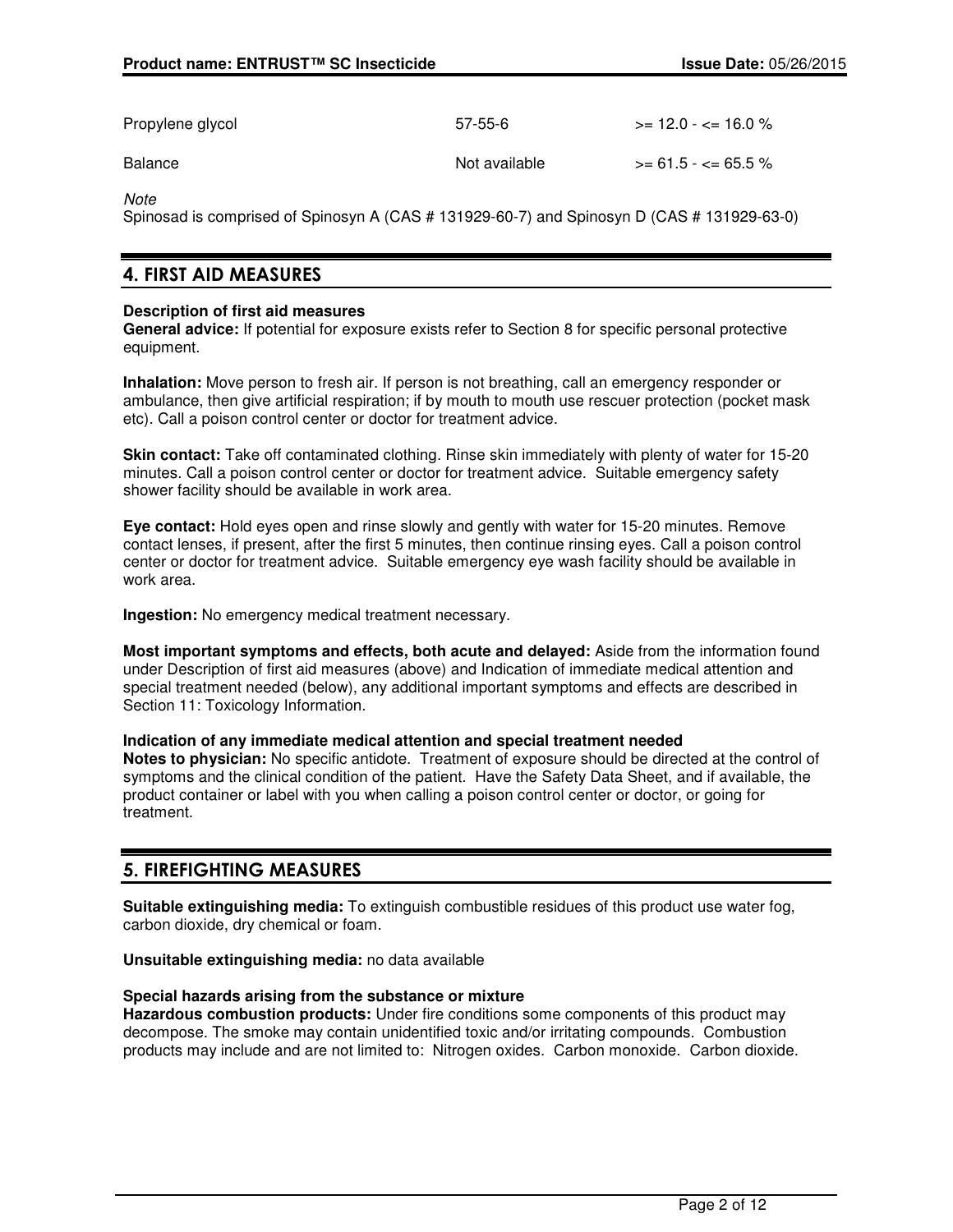**Unusual Fire and Explosion Hazards:** This material will not burn until the water has evaporated. Residue can burn.

## **Advice for firefighters**

**Fire Fighting Procedures:** Keep people away. Isolate fire and deny unnecessary entry. Contain fire water run-off if possible. Fire water run-off, if not contained, may cause environmental damage. Review the "Accidental Release Measures" and the "Ecological Information" sections of this (M)SDS.

**Special protective equipment for firefighters:** Wear positive-pressure self-contained breathing apparatus (SCBA) and protective fire fighting clothing (includes fire fighting helmet, coat, trousers, boots, and gloves). If protective equipment is not available or not used, fight fire from a protected location or safe distance.

# 6. ACCIDENTAL RELEASE MEASURES

**Personal precautions, protective equipment and emergency procedures:** Isolate area. Keep unnecessary and unprotected personnel from entering the area. Refer to section 7, Handling, for additional precautionary measures. Use appropriate safety equipment. For additional information, refer to Section 8, Exposure Controls and Personal Protection.

**Environmental precautions:** Prevent from entering into soil, ditches, sewers, waterways and/or groundwater. See Section 12, Ecological Information.

**Methods and materials for containment and cleaning up:** Contain spilled material if possible. Small spills: Absorb with materials such as: Clay. Dirt. Sand. Sweep up. Collect in suitable and properly labeled containers. Large spills: Contact Dow AgroSciences for clean-up assistance. See Section 13, Disposal Considerations, for additional information.

# 7. HANDLING AND STORAGE

**Precautions for safe handling:** Keep out of reach of children. Do not swallow. Avoid breathing vapor or mist. Avoid contact with eyes, skin, and clothing. Wash thoroughly after handling. Use with adequate ventilation. See Section 8, EXPOSURE CONTROLS AND PERSONAL PROTECTION.

**Conditions for safe storage:** Store in a dry place. Store in original container. Keep container tightly closed when not in use. Do not store near food, foodstuffs, drugs or potable water supplies.

# 8. EXPOSURE CONTROLS/PERSONAL PROTECTION

#### **Control parameters**

Exposure limits are listed below, if they exist.

| <b>Component</b> | <b>Regulation</b> | Type of listing | <b>Value/Notation</b> |
|------------------|-------------------|-----------------|-----------------------|
| Spinosad A & D   | Dow IHG           | TWA             | $0.3 \text{ mg/m}$    |
| Propylene glycol | US WEEL           | TWA             | 10 mg/m $3$           |

RECOMMENDATIONS IN THIS SECTION ARE FOR MANUFACTURING, COMMERCIAL BLENDING AND PACKAGING WORKERS. APPLICATORS AND HANDLERS SHOULD SEE THE PRODUCT LABEL FOR PROPER PERSONAL PROTECTIVE EQUIPMENT AND CLOTHING.

#### **Exposure controls**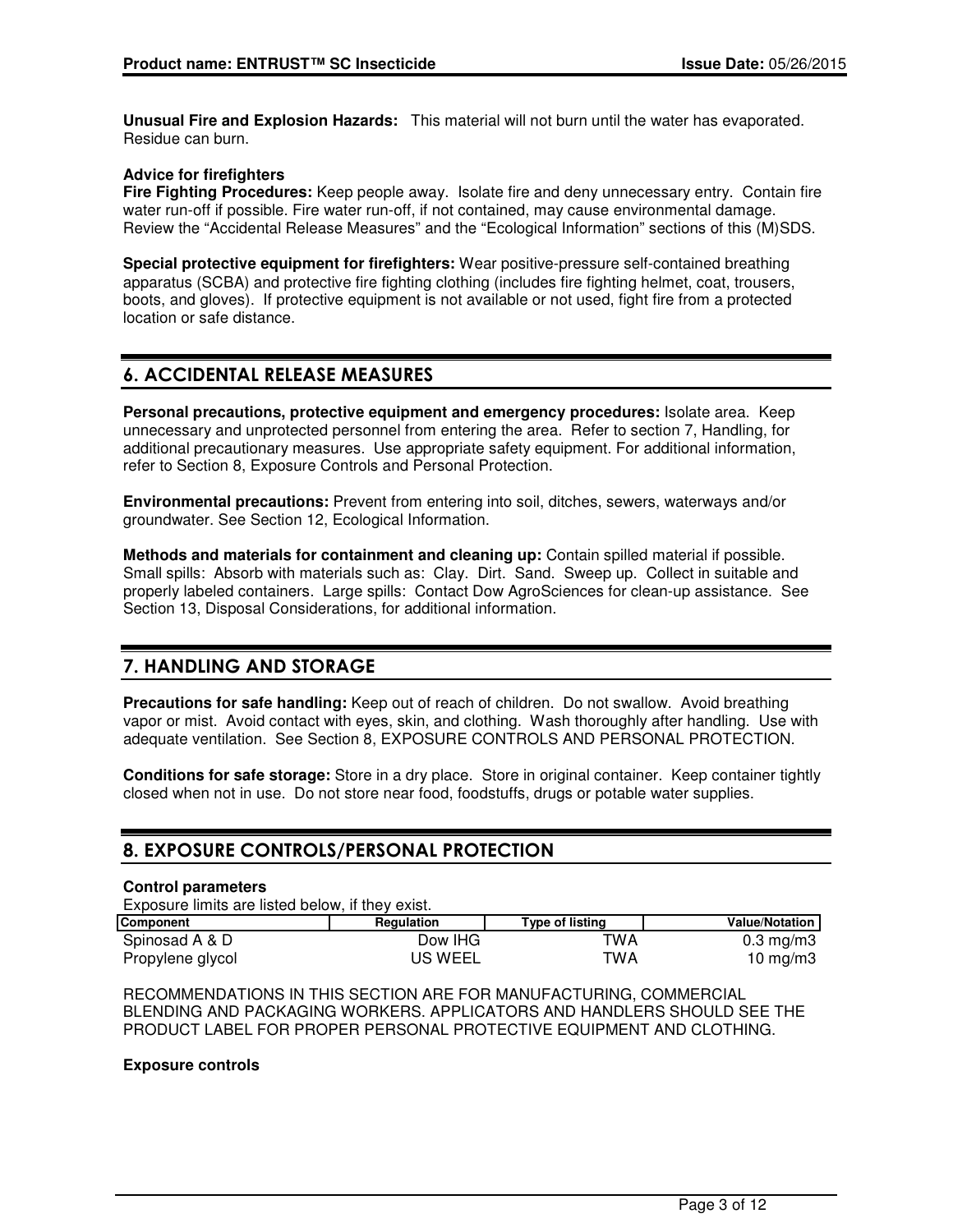**Engineering controls:** Use local exhaust ventilation, or other engineering controls to maintain airborne levels below exposure limit requirements or guidelines. If there are no applicable exposure limit requirements or guidelines, general ventilation should be sufficient for most operations. Local exhaust ventilation may be necessary for some operations.

## **Individual protection measures**

**Eye/face protection:** Use safety glasses (with side shields).

# **Skin protection**

**Hand protection:** Use gloves chemically resistant to this material when prolonged or frequently repeated contact could occur. Examples of preferred glove barrier materials include: Butyl rubber. Natural rubber ("latex"). Neoprene. Nitrile/butadiene rubber ("nitrile" or "NBR"). Polyethylene. Ethyl vinyl alcohol laminate ("EVAL"). Polyvinyl chloride ("PVC" or "vinyl"). NOTICE: The selection of a specific glove for a particular application and duration of use in a workplace should also take into account all relevant workplace factors such as, but not limited to: Other chemicals which may be handled, physical requirements (cut/puncture protection, dexterity, thermal protection), potential body reactions to glove materials, as well as the instructions/specifications provided by the glove supplier.

**Other protection:** Wear clean, body-covering clothing.

**Respiratory protection:** Respiratory protection should be worn when there is a potential to exceed the exposure limit requirements or guidelines. If there are no applicable exposure limit requirements or guidelines, wear respiratory protection when adverse effects, such as respiratory irritation or discomfort have been experienced, or where indicated by your risk assessment process. For most conditions no respiratory protection should be needed; however, if discomfort is experienced, use an approved air-purifying respirator. The following should be effective types of air-purifying respirators: Organic vapor cartridge with a particulate pre-filter.

# 9. PHYSICAL AND CHEMICAL PROPERTIES

| Appearance                                      |                                                                        |
|-------------------------------------------------|------------------------------------------------------------------------|
| <b>Physical state</b>                           | Liquid.                                                                |
| Color                                           | Tan to brown                                                           |
| Odor                                            | Mild                                                                   |
| <b>Odor Threshold</b>                           | No test data available                                                 |
| рH                                              | 8.0 - 9.5 1% pH Electrode                                              |
| Melting point/range                             | Not applicable                                                         |
| <b>Freezing point</b>                           | No test data available                                                 |
| Boiling point (760 mmHg)                        | No test data available                                                 |
| <b>Flash point</b>                              | closed cup > 100 °C ( > 212 °F) Pensky-Martens Closed Cup<br>ASTM D 93 |
| <b>Evaporation Rate (Butyl Acetate</b><br>$= 1$ | No test data available                                                 |
| Flammability (solid, gas)                       | Not Applicable                                                         |
| Lower explosion limit                           | No test data available                                                 |
| <b>Upper explosion limit</b>                    | No test data available                                                 |
| <b>Vapor Pressure</b>                           | No test data available                                                 |
| Relative Vapor Density (air $= 1$ )             | No test data available                                                 |
| Relative Density (water $= 1$ )                 | No test data available                                                 |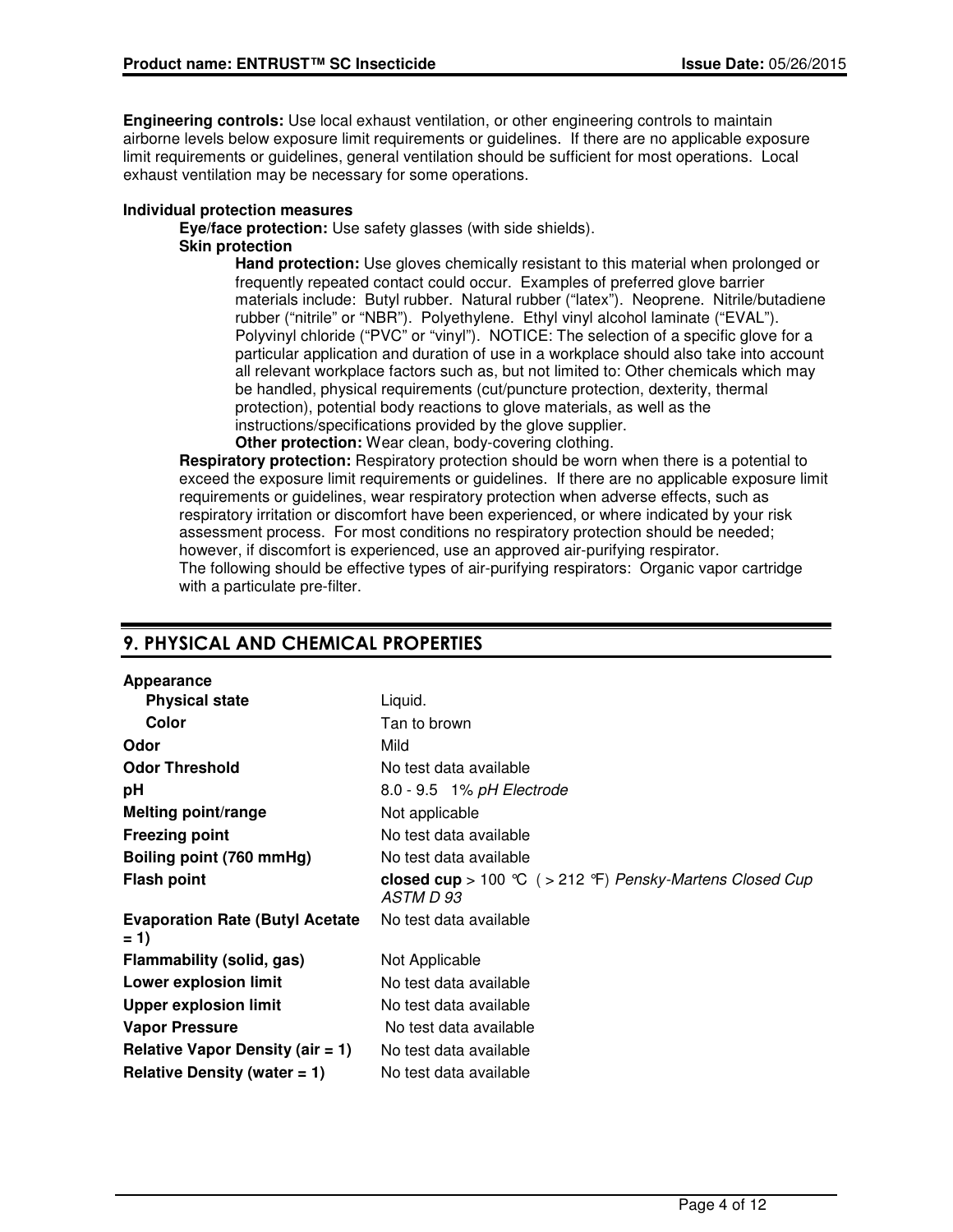| <b>Water solubility</b>                           | No test data available                                                |
|---------------------------------------------------|-----------------------------------------------------------------------|
| <b>Partition coefficient: n-</b><br>octanol/water | no data available                                                     |
| <b>Auto-ignition temperature</b>                  | No test data available                                                |
| <b>Decomposition temperature</b>                  | No test data available                                                |
| <b>Dynamic Viscosity</b>                          | No test data available                                                |
| <b>Kinematic Viscosity</b>                        | No test data available                                                |
| <b>Explosive properties</b>                       | no data available                                                     |
| <b>Oxidizing properties</b>                       | no data available                                                     |
| <b>Liquid Density</b>                             | 1.0564 g/cm3 at 20 $\degree$ C (68 $\degree$ F) Digital density meter |
| <b>Molecular weight</b>                           | no data available                                                     |

NOTE: The physical data presented above are typical values and should not be construed as a specification.

# 10. STABILITY AND REACTIVITY

**Reactivity:** no data available

**Chemical stability:** Stable at ambient temperatures.

**Possibility of hazardous reactions:** Polymerization will not occur.

**Conditions to avoid:** Some components of this product can decompose at elevated temperatures.

**Incompatible materials:** None known.

**Hazardous decomposition products:** Decomposition products depend upon temperature, air supply and the presence of other materials.

# 11. TOXICOLOGICAL INFORMATION

Toxicological information appears in this section when such data is available.

#### **Acute toxicity**

#### **Acute oral toxicity**

Very low toxicity if swallowed. Harmful effects not anticipated from swallowing small amounts.

LD50, Rat, female, > 5,000 mg/kg No deaths occurred at this concentration.

# **Acute dermal toxicity**

Prolonged skin contact is unlikely to result in absorption of harmful amounts.

LD50, Rat, male and female, > 5,000 mg/kg No deaths occurred at this concentration.

#### **Acute inhalation toxicity**

Prolonged excessive exposure to mist may cause adverse effects.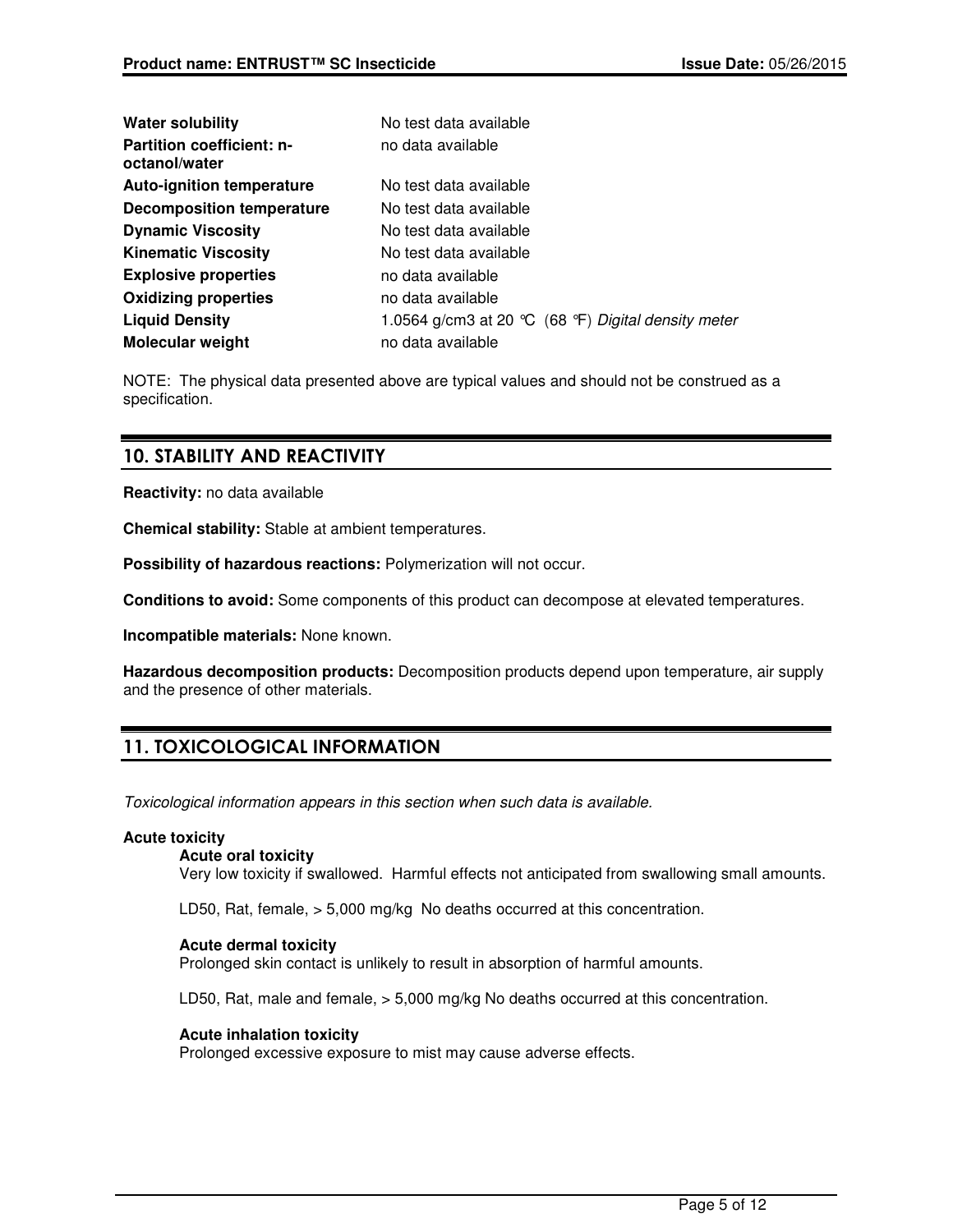LC50, Rat, male and female, Aerosol, > 4.19 mg/l No deaths occurred at this concentration.

#### **Skin corrosion/irritation**

Essentially nonirritating to skin.

## **Serious eye damage/eye irritation**

Essentially nonirritating to eyes. Corneal injury is unlikely.

#### **Sensitization**

Did not demonstrate the potential for contact allergy in mice.

For respiratory sensitization: No relevant data found.

## **Specific Target Organ Systemic Toxicity (Single Exposure)**

Product test data not available.

#### **Specific Target Organ Systemic Toxicity (Repeated Exposure)**

In animals, Spinosad has been shown to cause vacuolization of cells in various tissues. Dose levels producing these effects were many times higher than any dose levels expected from exposure due to use.

In rare cases, repeated excessive exposure to propylene glycol may cause central nervous system effects.

#### **Carcinogenicity**

Active ingredient did not cause cancer in laboratory animals.

#### **Teratogenicity**

For the active ingredient(s): Did not cause birth defects or other effects in the fetus even at doses which caused toxic effects in the mother.

#### **Reproductive toxicity**

For the active ingredient(s): In laboratory animal studies, effects on reproduction have been seen only at doses that produced significant toxicity to the parent animals.

#### **Mutagenicity**

For the active ingredient(s): In vitro genetic toxicity studies were negative. Animal genetic toxicity studies were negative.

#### **Aspiration Hazard**

Based on physical properties, not likely to be an aspiration hazard.

#### **COMPONENTS INFLUENCING TOXICOLOGY:**

#### **Propylene glycol**

#### **Specific Target Organ Systemic Toxicity (Single Exposure)**

Evaluation of available data suggests that this material is not an STOT-SE toxicant.

# 12. ECOLOGICAL INFORMATION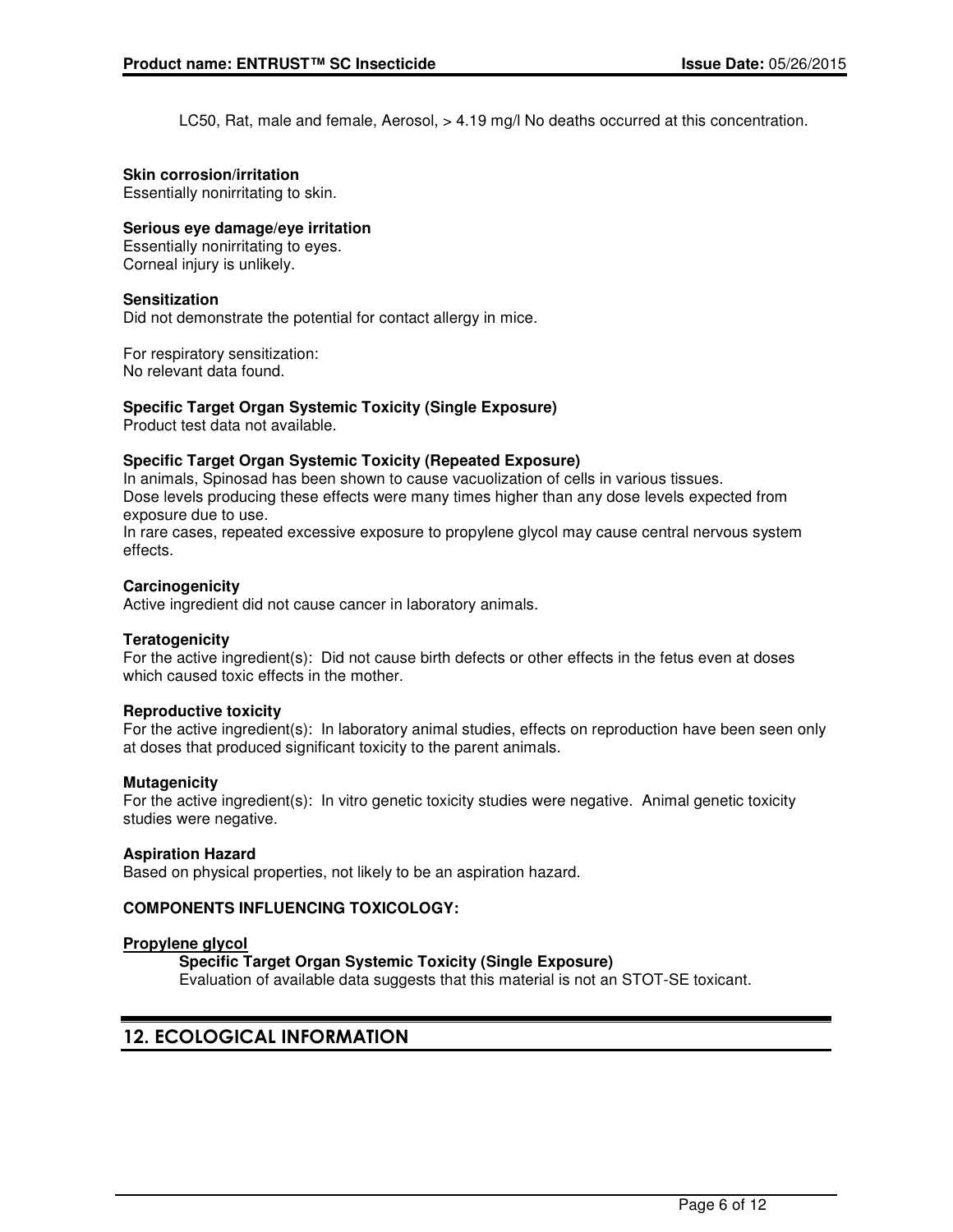Ecotoxicological information appears in this section when such data is available.

## **Toxicity**

# **Spinosad A & D**

## **Acute toxicity to fish**

Material is highly toxic to aquatic organisms on an acute basis (LC50/EC50 between 0.1 and 1 mg/L in the most sensitive species tested). LC50, Lepomis macrochirus (Bluegill sunfish), 96 Hour, 5.9 mg/l

#### **Acute toxicity to aquatic invertebrates**

EC50, Daphnia magna (Water flea), 48 Hour, 1.5 mg/l, OECD Test Guideline 202 or **Equivalent** EC50, eastern oyster (Crassostrea virginica), 0.295 mg/l

## **Acute toxicity to algae/aquatic plants**

EbC50, diatom Navicula sp., 5 d, Biomass, 0.107 mg/l EbC50, Pseudokirchneriella subcapitata (green algae), 7 d, 39 mg/l EC50, Lemna gibba, 14 d, 10.6 mg/l

# **Toxicity to bacteria**

Bacteria, > 100 mg/l

## **Chronic toxicity to fish**

NOEC, Oncorhynchus mykiss (rainbow trout), flow-through test, mortality, 0.5 mg/l

## **Chronic toxicity to aquatic invertebrates**

NOEC, Daphnia magna (Water flea), 0.0012 mg/l

#### **Toxicity to Above Ground Organisms**

Material is practically non-toxic to birds on an acute basis (LD50  $>$  2000 mg/kg). Material is practically non-toxic to birds on a dietary basis (LC50 > 5000 ppm). oral LD50, Colinus virginianus (Bobwhite quail), > 2000mg/kg bodyweight. dietary LC50, Colinus virginianus (Bobwhite quail), 5 d, > 5253mg/kg diet. oral LD50, Apis mellifera (bees), 48 Hour, 0.06micrograms/bee contact LD50, Apis mellifera (bees), 48 Hour, 0.05micrograms/bee

#### **Toxicity to soil-dwelling organisms**

LC50, Eisenia fetida (earthworms), 14 d, > 970 mg/kg

#### **Propylene glycol**

#### **Acute toxicity to fish**

Material is practically non-toxic to aquatic organisms on an acute basis (LC50/EC50/EL50/LL50 >100 mg/L in the most sensitive species tested). LC50, Oncorhynchus mykiss (rainbow trout), static test, 96 Hour, 40,613 mg/l, OECD Test Guideline 203

#### **Acute toxicity to aquatic invertebrates**

LC50, Ceriodaphnia dubia (water flea), static test, 48 Hour, 18,340 mg/l, OECD Test Guideline 202

#### **Acute toxicity to algae/aquatic plants**

ErC50, Pseudokirchneriella subcapitata (green algae), 96 Hour, Growth rate inhibition, 19,000 mg/l, OECD Test Guideline 201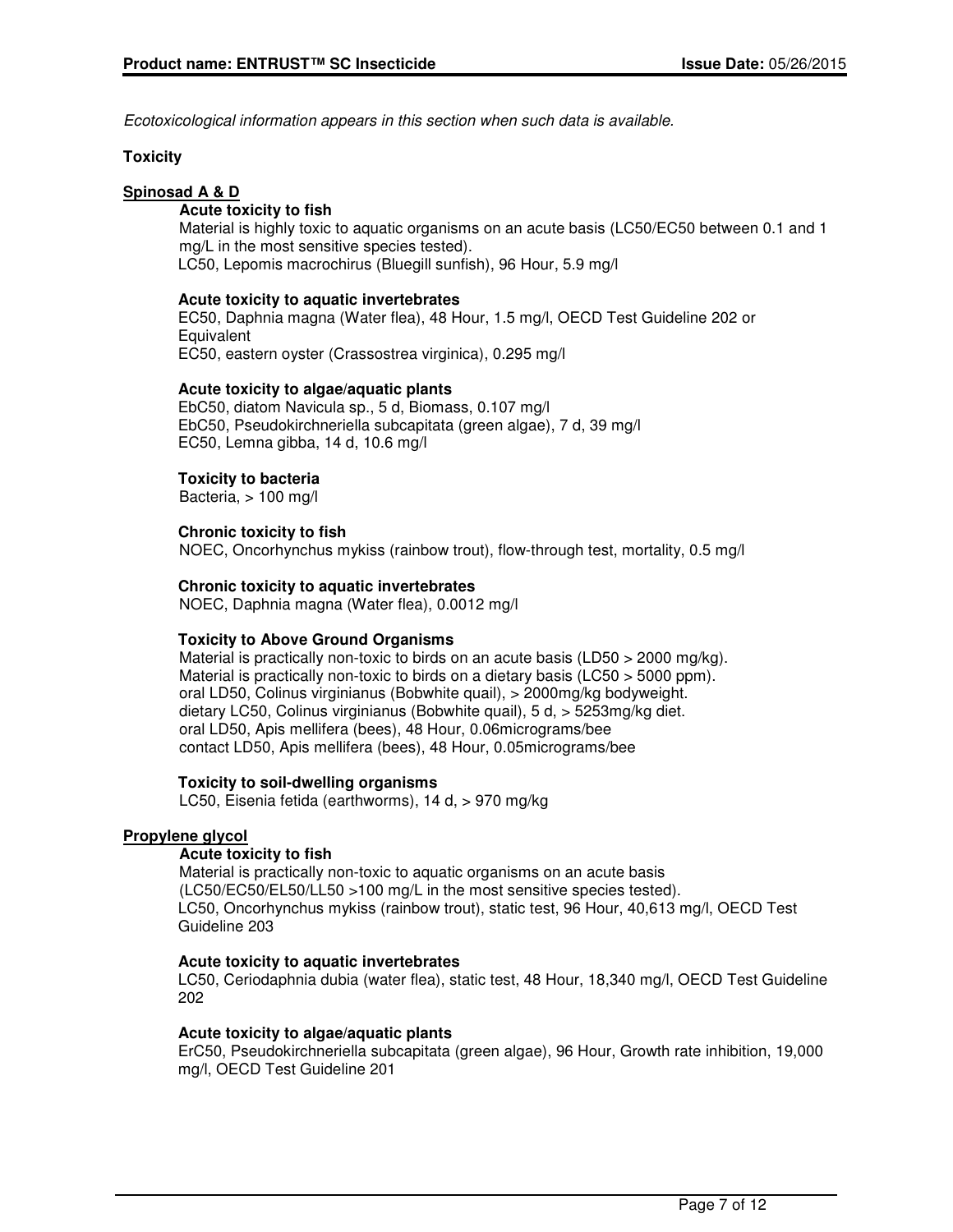#### **Toxicity to bacteria**

NOEC, Pseudomonas putida, 18 Hour, > 20,000 mg/l

#### **Chronic toxicity to aquatic invertebrates**

NOEC, Ceriodaphnia dubia (water flea), semi-static test, 7 d, number of offspring, 13,020 mg/l

#### **Balance**

**Acute toxicity to fish** No relevant data found.

**Persistence and degradability**

#### **Spinosad A & D**

**Biodegradability:** Biodegradation under aerobic static laboratory conditions is high (BOD20 or BOD28/ThOD > 40%). Material is expected to biodegrade very slowly (in the environment). Fails to pass OECD/EEC tests for ready biodegradability. 10-day Window: Fail **Biodegradation:** < 1 % **Exposure time:** 28 d **Method:** OECD Test Guideline 301B or Equivalent

## **Biological oxygen demand (BOD)**

| <b>Incubation</b> | <b>BOD</b> |
|-------------------|------------|
| Time              |            |
| 5 d               | 66,000 %   |
| 10 d              | 68.000 %   |
| 20d               | 76.000 %   |
| 28d               | 77.000 %   |

#### **Stability in Water (1/2-life)**

, pH 7, Half-life Temperature 25 °C, Stable

, half-life, 200 - 259 d, pH 9, Half-life Temperature 25 °C

, half-life, 0.84 - 0.96 d, pH 7

, pH 5, Half-life Temperature 25 °C, Stable

#### **Propylene glycol**

**Biodegradability:** Material is readily biodegradable. Passes OECD test(s) for ready biodegradability. Biodegradation may occur under anaerobic conditions (in the absence of oxygen).

10-day Window: Pass **Biodegradation:** 81 % **Exposure time:** 28 d **Method:** OECD Test Guideline 301F or Equivalent 10-day Window: Not applicable **Biodegradation:** 96 % **Exposure time:** 64 d **Method:** OECD Test Guideline 306 or Equivalent

**Theoretical Oxygen Demand:** 1.68 mg/mg

**Chemical Oxygen Demand:** 1.53 mg/mg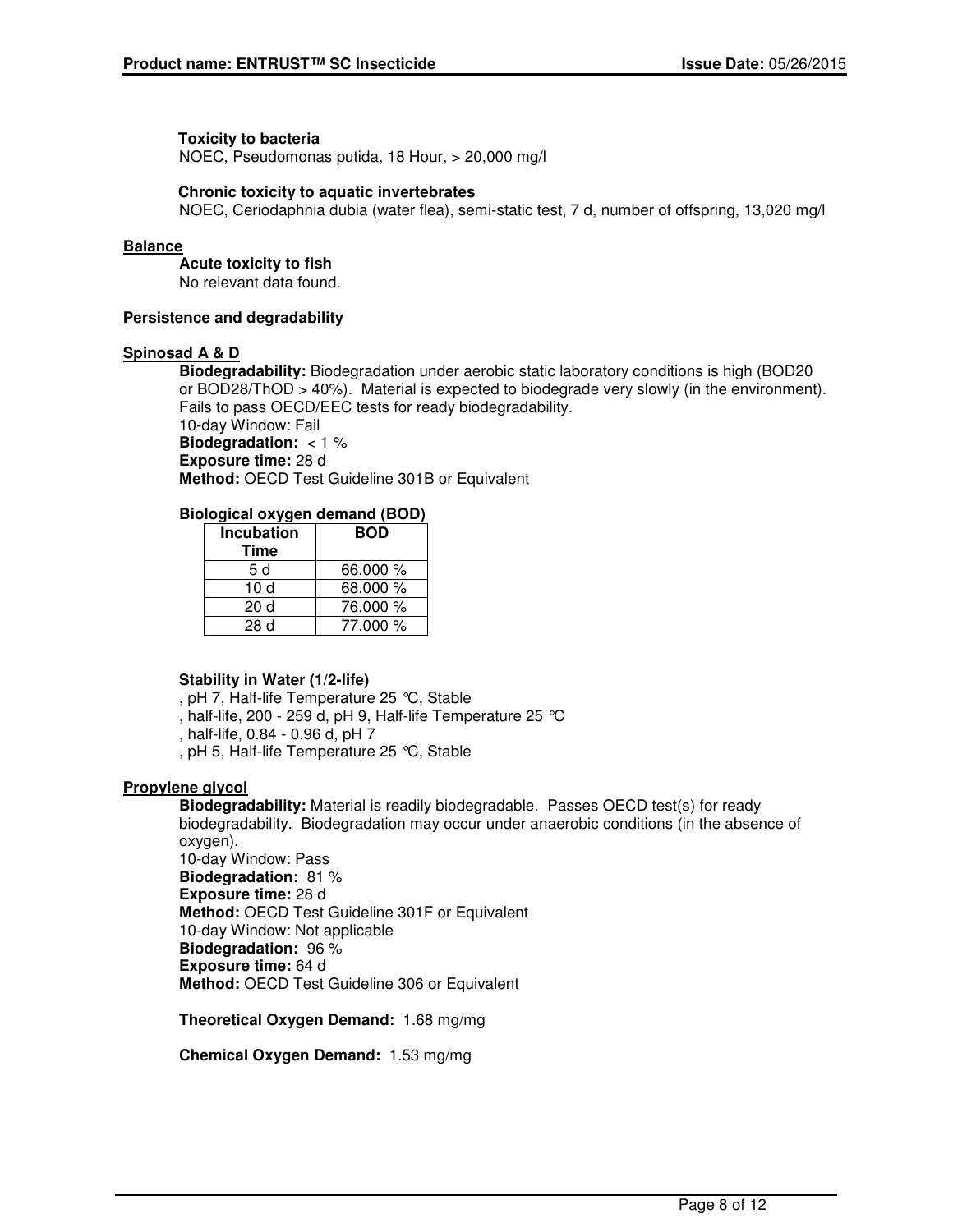#### **Biological oxygen demand (BOD)**

| <b>Incubation</b><br>Time | <b>BOD</b> |
|---------------------------|------------|
| 5 d                       | 69.000 %   |
| 10 d                      | 70.000 %   |
| 20 d                      | 86.000 %   |

# **Photodegradation**

**Atmospheric half-life:** 10 Hour **Method:** Estimated.

#### **Balance**

**Biodegradability:** No relevant data found.

## **Bioaccumulative potential**

## **Spinosad A & D**

**Bioaccumulation:** Bioconcentration potential is moderate (BCF between 100 and 3000 or Log Pow between 3 and 5). **Partition coefficient: n-octanol/water(log Pow):** 4.01 **Bioconcentration factor (BCF):** 33 Fish. 28 d Measured

## **Propylene glycol**

**Bioaccumulation:** Bioconcentration potential is low (BCF < 100 or Log Pow < 3). **Partition coefficient: n-octanol/water(log Pow):** -1.07 Measured **Bioconcentration factor (BCF):** 0.09 Estimated.

#### **Balance**

**Bioaccumulation:** No relevant data found.

## **Mobility in soil**

#### **Spinosad A & D**

Potential for mobility in soil is low (Koc between 500 and 2000). **Partition coefficient(Koc):** 701 Measured

# **Propylene glycol**

Given its very low Henry's constant, volatilization from natural bodies of water or moist soil is not expected to be an important fate process. Potential for mobility in soil is very high (Koc between 0 and 50). **Partition coefficient(Koc):** < 1 Estimated.

#### **Balance**

No relevant data found.

# 13. DISPOSAL CONSIDERATIONS

**Disposal methods:** If wastes and/or containers cannot be disposed of according to the product label directions, disposal of this material must be in accordance with your local or area regulatory authorities. This information presented below only applies to the material as supplied. The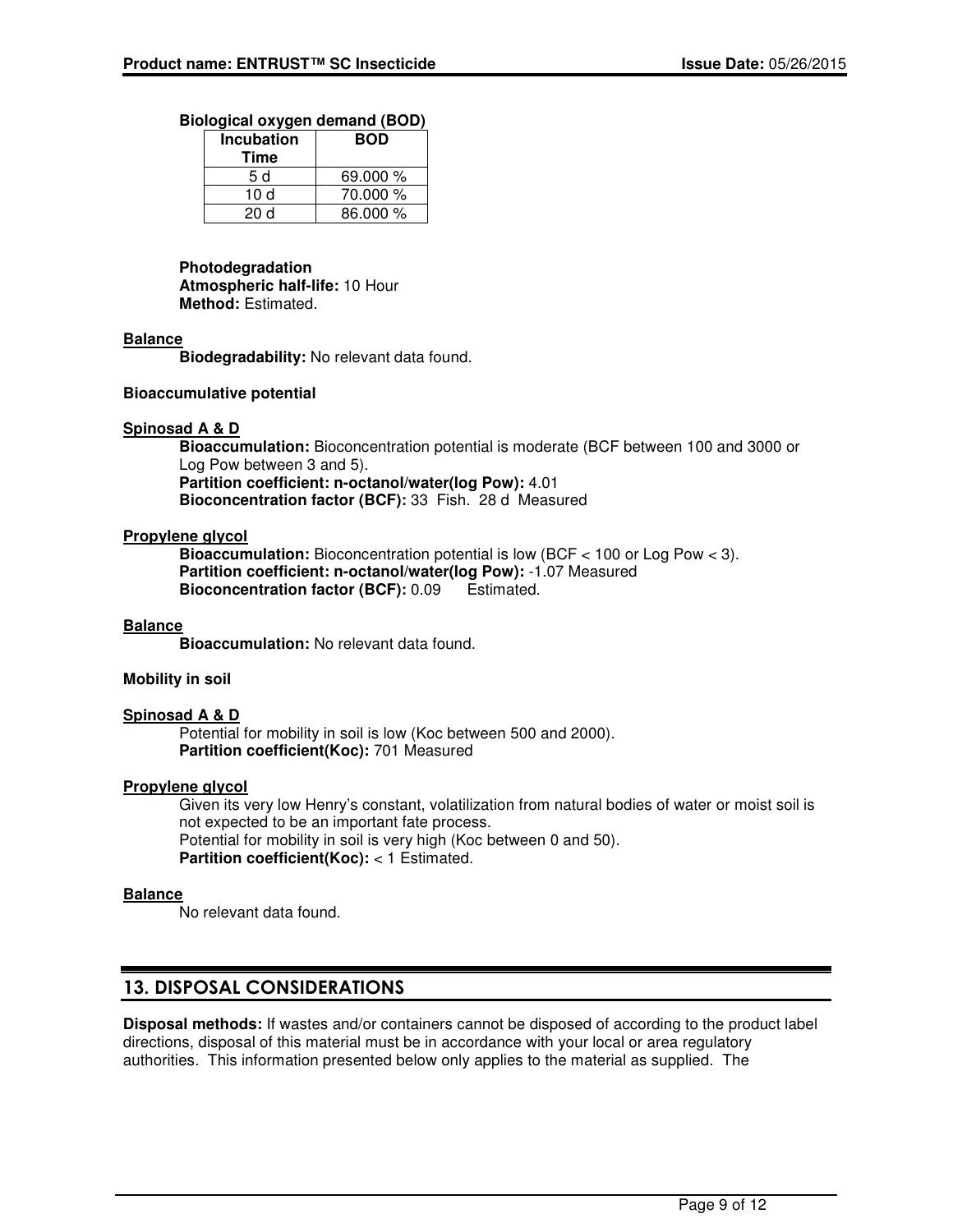identification based on characteristic(s) or listing may not apply if the material has been used or otherwise contaminated. It is the responsibility of the waste generator to determine the toxicity and physical properties of the material generated to determine the proper waste identification and disposal methods in compliance with applicable regulations. If the material as supplied becomes a waste, follow all applicable regional, national and local laws.

# 14. TRANSPORT INFORMATION

**DOT**

Not regulated for transport

#### **Classification for SEA transport (IMO-IMDG):**

| Proper shipping name                          | ENVIRONMENTALLY HAZARDOUS SUBSTANCE, LIQUID,<br>N.O.S.(spinosad) |
|-----------------------------------------------|------------------------------------------------------------------|
| UN number                                     | UN 3082                                                          |
| <b>Class</b>                                  | 9                                                                |
| Packing group                                 | Ш                                                                |
| <b>Marine pollutant</b>                       | spinosad                                                         |
| <b>Transport in bulk</b>                      | Consult IMO regulations before transporting ocean bulk           |
| according to Annex I or II                    |                                                                  |
| of MARPOL 73/78 and the                       |                                                                  |
| <b>IBC or IGC Code</b>                        |                                                                  |
| Classification for AIR transport (IATA/ICAO): |                                                                  |
| Proper shipping name                          | Environmentally hazardous substance, liquid, n.o.s. (spinosad)   |
| UN number                                     | UN 3082                                                          |
| <b>Class</b>                                  | 9                                                                |
| Packing group                                 | Ш                                                                |

This information is not intended to convey all specific regulatory or operational requirements/information relating to this product. Transportation classifications may vary by container volume and may be influenced by regional or country variations in regulations. Additional transportation system information can be obtained through an authorized sales or customer service representative. It is the responsibility of the transporting organization to follow all applicable laws, regulations and rules relating to the transportation of the material.

# 15. REGULATORY INFORMATION

# **OSHA Hazard Communication Standard**

This product is not a "Hazardous Chemical" as defined by the OSHA Hazard Communication Standard, 29 CFR 1910.1200.

#### **Superfund Amendments and Reauthorization Act of 1986 Title III (Emergency Planning and Community Right-to-Know Act of 1986) Sections 311 and 312** No SARA Hazards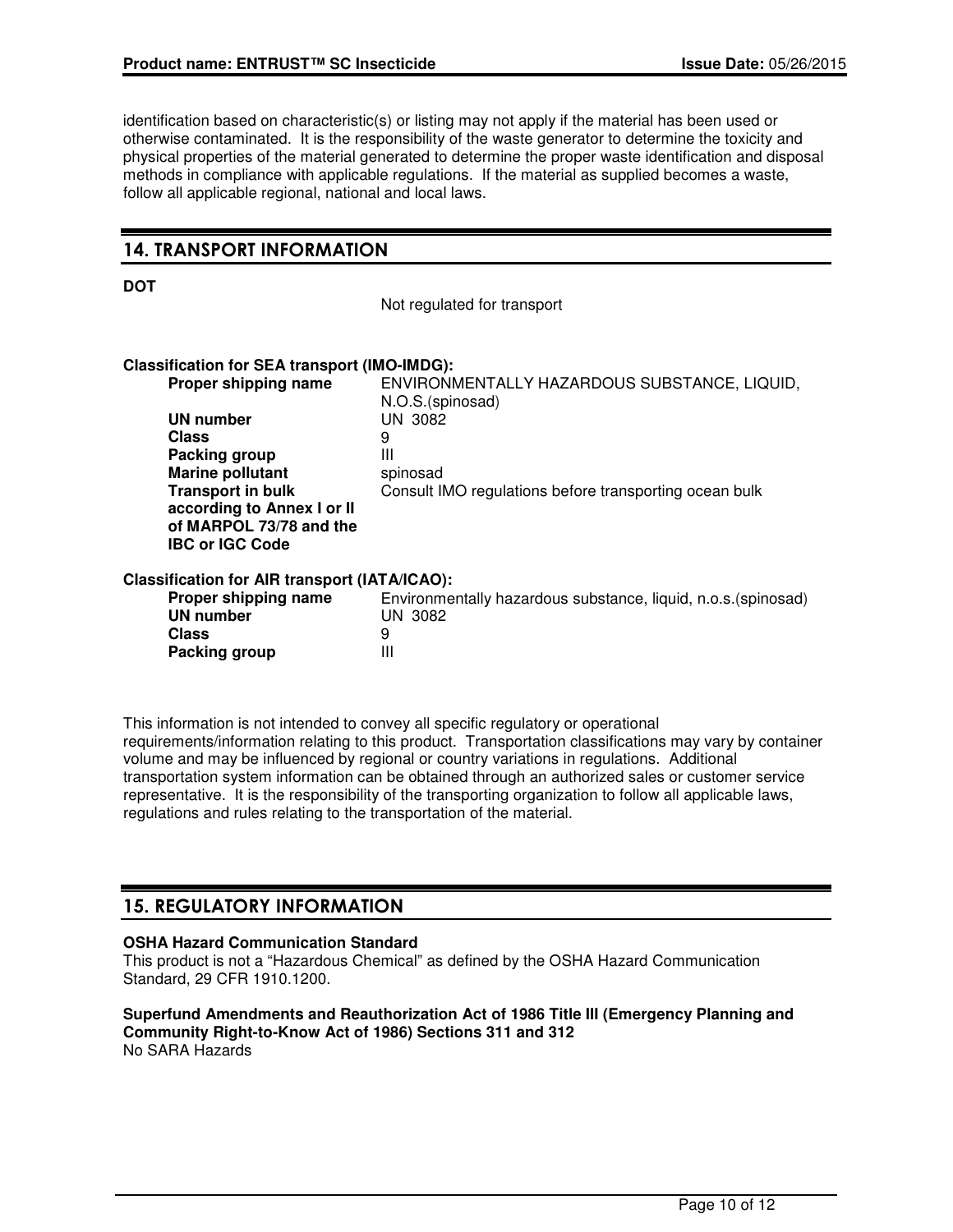#### **Superfund Amendments and Reauthorization Act of 1986 Title III (Emergency Planning and Community Right-to-Know Act of 1986) Section 313**

This material does not contain any chemical components with known CAS numbers that exceed the threshold (De Minimis) reporting levels established by SARA Title III, Section 313.

## **California Proposition 65 (Safe Drinking Water and Toxic Enforcement Act of 1986)**

This product contains no listed substances known to the State of California to cause cancer, birth defects or other reproductive harm, at levels which would require a warning under the statute.

#### **Pennsylvania (Worker and Community Right-To-KnowAct): Pennsylvania Hazardous Substances List and/or Pennsylvania Environmental Hazardous Substance List:**

The following product components are cited in the Pennsylvania Hazardous Substance List and/or the Pennsylvania Environmental Substance List, and are present at levels which require reporting. **Components CASRN** Propylene glycol 67-55-6

## **Pennsylvania (Worker and Community Right-To-KnowAct): Pennsylvania Special Hazardous Substances List:**

To the best of our knowledge, this product does not contain chemicals at levels which require reporting under this statute.

# **United States TSCA Inventory (TSCA)**

This product contains chemical substance(s) exempt from U.S. EPA TSCA Inventory requirements. It is regulated as a pesticide subject to Federal Insecticide, Fungicide, and Rodenticide Act (FIFRA) requirements.

# **Federal Insecticide, Fungicide and Rodenticide Act**

EPA Registration Number: 62719-621

This chemical is a pesticide product registered by the Environmental Protection Agency and is subject to certain labeling requirements under federal pesticide law. These requirements differ from the classification criteria and hazard information required for safety data sheets, and for workplace labels of non-pesticide chemicals. Following is the hazard information as required on the pesticide label:

# 16. OTHER INFORMATION

# **Hazard Rating System**

**NFPA**

| Health | Reactivity |
|--------|------------|
|        |            |

#### **Revision**

Identification Number: 101215180 / A211 / Issue Date: 05/26/2015 / Version: 3.0 DAS Code: GF-2887

Most recent revision(s) are noted by the bold, double bars in left-hand margin throughout this document.

#### **Legend**

| Ð<br>$\sim$<br>Dow<br>טרוו | $-1$<br>' iuideline<br>Hvaiene<br>Indusi<br>JOW<br>Πа |
|----------------------------|-------------------------------------------------------|
| <b>TWA</b>                 | w<br><br>ว-เแ<br>-                                    |